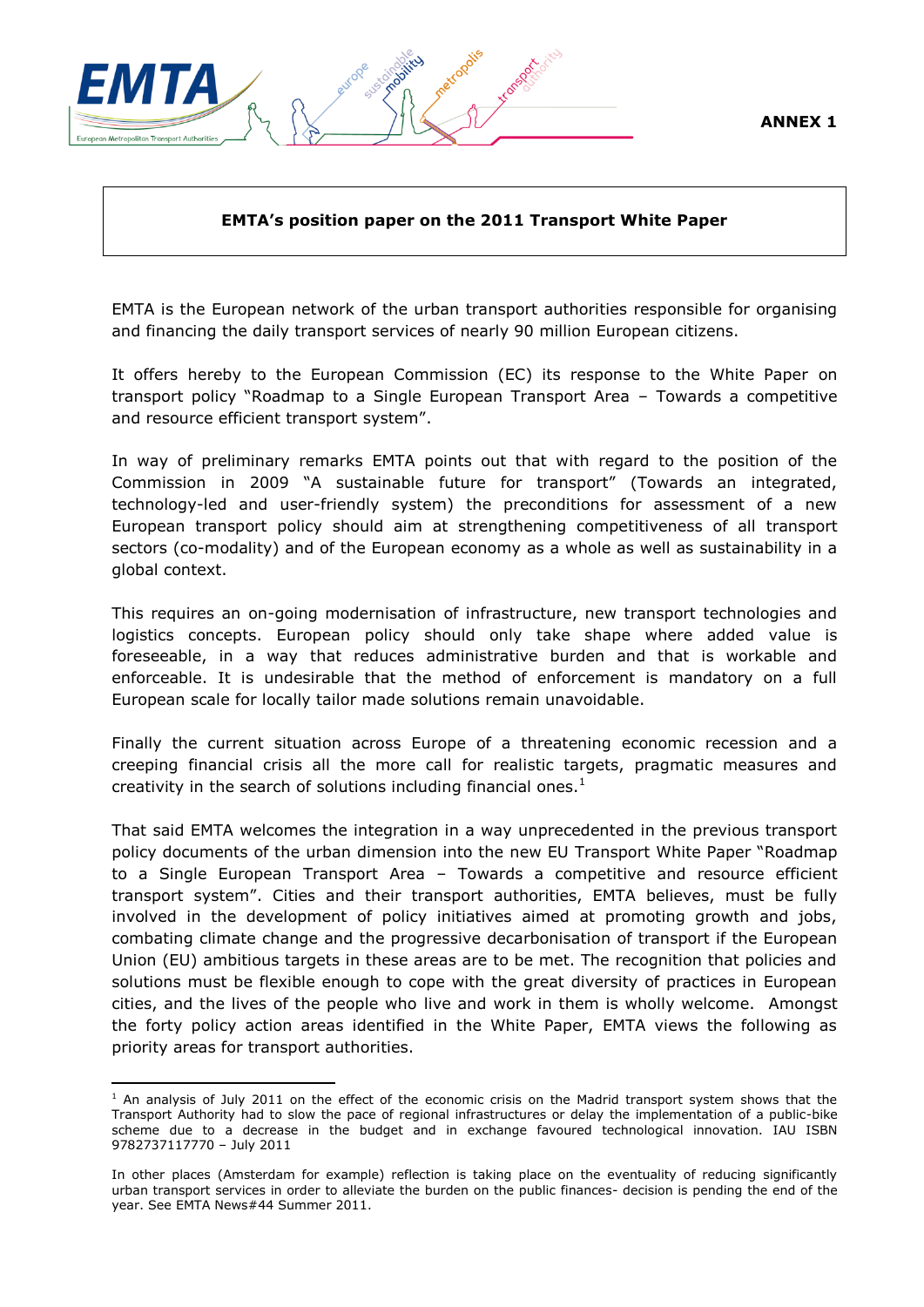#### **Cleaner urban transport and quieter vehicles**

Transport in cities the document says is responsible for a quarter of the  $CO^2$ -emission and 69% of road accidents. At the same time demand for transport is increasing whatever the mode and the use of private car is not receding according to OECD (statistical paper 2- 2011).

EMTA thinks those calls for different actions which are increasing the use of public transport, taking measures to favour clean vehicle technology and emphasizing the realization of urban cycling infrastructure.

The UITP focus on doubling the public transport share as a matter of fact is inspired not only by alleviating pressure on overflowing traffic on urban roads, but also by improving the individual carbon footprint. Public transport  $CO^2$  emissions per passenger per kilometre are much lower compared to  $CO^2$  emission released by a private car. As an example, taken from Amsterdam surroundings, about 15-20 grams is emitted per passenger per km in public transport in the Amsterdam urban region, whereas the car is soon over 100 grams per passenger per km.

EMTA supports the White Paper's intention to promote clean vehicle technology, ensure  $CO<sup>2</sup>$ and vehicle emissions for all modalities are reduced under real-world driving conditions and measures to support the take up of fuel-efficient, safe and low noise tyres. It would welcome as well the support from the Commission to help public transport fleets become early adopters of such technologies (see further in the text paragraph on Financing).

Besides EMTA could imagine a strong international effort to amplify the need to reduce emission of substances other than  $CO^2$ , like nitrogen dioxide, soot particles and the very health hazardous P(articulate) M(atter) 2,5. Reducing traffic emissions in urban areas will certainly yield many health benefits.

#### **Technology and behaviour**

EMTA welcomes the choice of the EC to enhance the production of clean, safe and silent means of transport as top priority and supports an ambitious source policy with emission marks for all modalities.

Moreover, the White Paper should acknowledge that with the increasing scarcity of fossil fuels the success of the electric car seen as one of the best alternative to oil dependency depends on how to shape a sustainable supply, providing a grid of locations for sources of refuelling with renewable power.

EMTA therefore invites the Commission to stimulate cities in deployment of a standardized electric loading device in order to make the interfaces for loading electric cars interoperable.

With regard to mobility behaviour, in general walking and bicycle use in urban traffic increasingly contributes to safe and sustainable transport. It helps to keep inner cities viable and accessible, provided the cycling networks and storage facilities (at train stations and hubs for public transport) are adequately expanded. In some cities cycling has proved effective as a mean to widen the radius of public transport trips.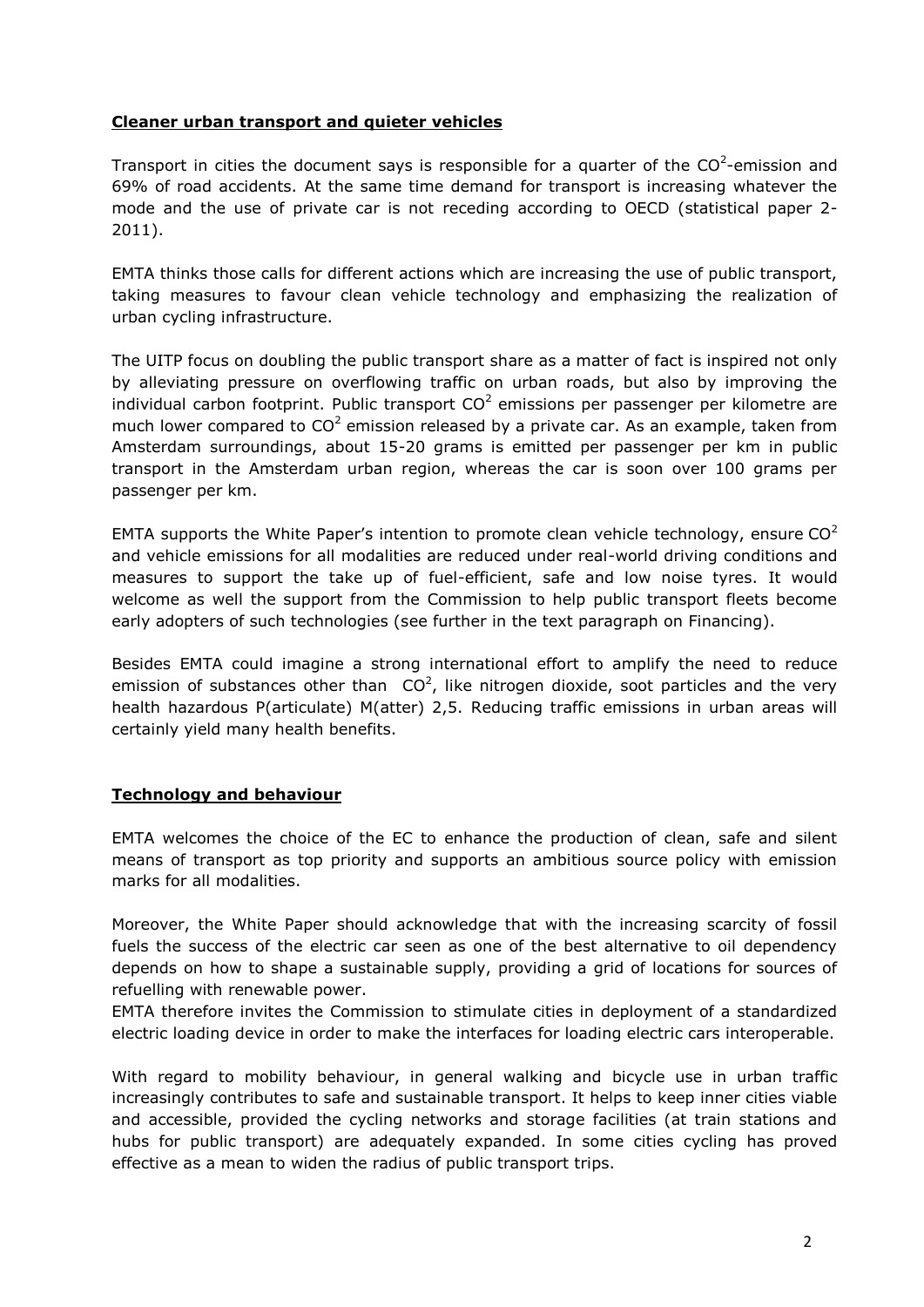The Commission could stress cycling as sustainable and healthy, a sound alternative to the private car, in fact one that would encourage versatility in mobility patterns. EC could foster bicycle use for short trips as a co-modality as it offers an alternative not only for leisure trips but also for commuters. It either complements the so-called "last mile" of public transport trips, or over longer distances (above 5 miles) there is opportunity for electric propelled bicycles.

Concerning behaviour of passengers on more traditional modes EMTA would like to see EC give some standards about connectivity and facilitating inter-modality. For example, that all airports have a rail connexion to the city-centre in metropolitan areas.

# **ITS**

EMTA notes the Commission"s ambitious agenda for intelligent transport systems (ITS), including inter-modal ticketing with common EU standards and integrated travel information.

EMTA welcomes the application of modern technology in transport known as intelligent transport systems (ITS), in order to favour user friendliness and to optimise logistic processes emphasizing that it is kept simple and useful for the traveller.

However, transport authorities have already made considerable investments in these areas. These should be recognised if public money is not to be wasted. In developing new solutions, maximum use must be made of existing successful standards wherever they can be found.

More information on existing good practices, successful business models and achieved interoperability are awaited in the coming years from the dedicated ITS Advisory Board and ITS Expert-Group to the European Commission, to which EMTA participates.

Concerning the topic of information on the local public transport system, EMTA would recommend that all public spaces and public institutions systematically provide such information for example at all airports, at main train stations etc… and also when major events such as Football cups or Olympic Games are organised. Furthermore EMTA thinks that all routing systems and personal navigators should provide information on local public transport.

## **Rail contracting**

Rail services have been for some years high on the agenda of EC transport policy, with a focus on the TEN-T network. However even a high-speed line and associated station does not guarantee good regional connectivity if the onward links to local destinations are lacking. There is a sort of discrepancy between the international success and the more local "bypass" effect. The vision for a seamless European rail-space should place some efforts on this connectivity aspect.

One particular point EMTA wants to stress is the necessary improvement of trans-national corridors. In most Member States they exist but unfortunately are in a rather poor shape.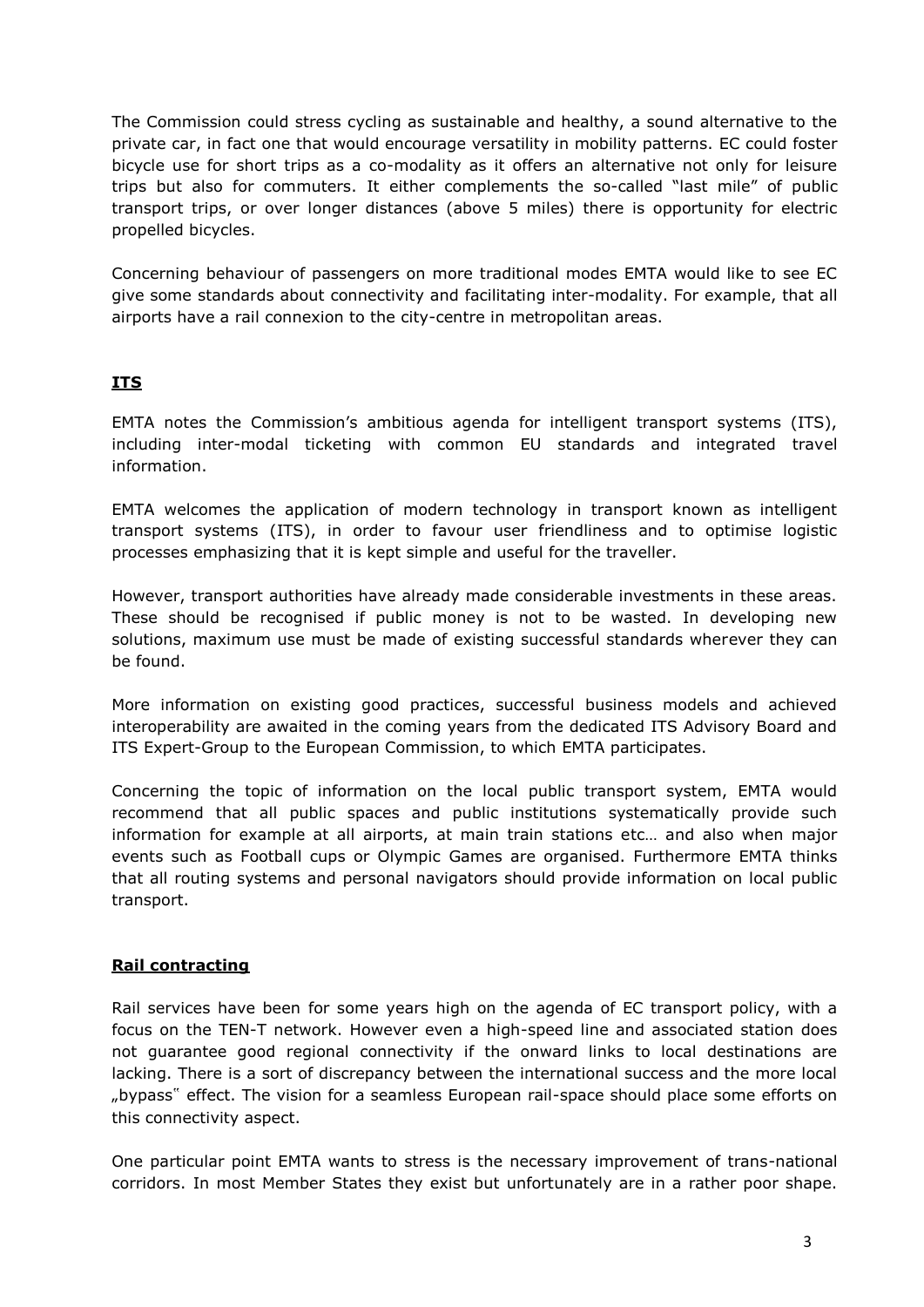This is important to develop sustainable mobility between major cities across border regions.

EMTA notes the aim to bring forward legislation requiring competitive tendering for public service contracts relating to heavy rail. EMTA welcomes the intention to leave urban inhouse operators acting within the geographic area of their competent authorities out of scope of the new proposal. However, after a long legislative debate on the Public Service Obligation, EMTA is not in favour of reopening, albeit partially, the legislative compromise of Regulation 1370/2007.

"Regional rail transport is used by passengers for short trips for distances of up to 100 km. Each year passengers travel many billions kilometres on a vast network in different metropolitan areas. This saves 14 million tons of  $CO<sup>2</sup>$  emissions annually compared to travelling by private car. Also the access to cities by road would be more congested if rail passengers were not using public transport as travel mode.

Major cities should remain accessible and economically vibrant. Efficient provision of high quality services should not be compromised. EMTA advocates a step by step approach to create an environment for open procedures to award services. EMTA applauds further EU initiatives for the gradual introduction of elements of competition for the market, aiming to ensure fair and non-discriminatory access to the rail infrastructure in order to promote a level of playing field in the provision of regional rail services."

### **Road safety**

Although member states and local authorities have primary responsibility for delivering road safety, EMTA welcomes the aspiration of a "zero-vision" approach. Such an objectives need to be underpinned, but without loosing touch with reality. For example setting a target for traffic safety on zero fatalities in 2050 is laudable but as the human factor/behaviour can override technical solutions this target appears utopic/unrealistic.

In metropolitan areas local and regional authorities should be induced to aim for a continuous improvement of road safety and a decrease in the number of casualties, but these efforts should be linked to a realistic and proportionate target. EMTA supports EU action on safer vehicle design and improvements in road safety technology.

#### **Urban mobility plans**

Urban mobility plans can play an important part in helping Transport Authorities take a holistic approach to their city or region's transport needs and the development of appropriate, carefully planned, and integrated solutions. According to EMTA experience, such plans are more and more the result of thorough local consultation of stakeholders which in turn raises their acceptance level.

EMTA supports the White Paper"s aim of encouraging cities above a certain size to develop such plans; however EMTA would not support compulsion. The Urban Mobility Audits (Action 31) helpful as a methodology to show progress made and self-evaluating efficiency should avoid being a one-size-fits-all compulsory document. Equally EMTA would oppose any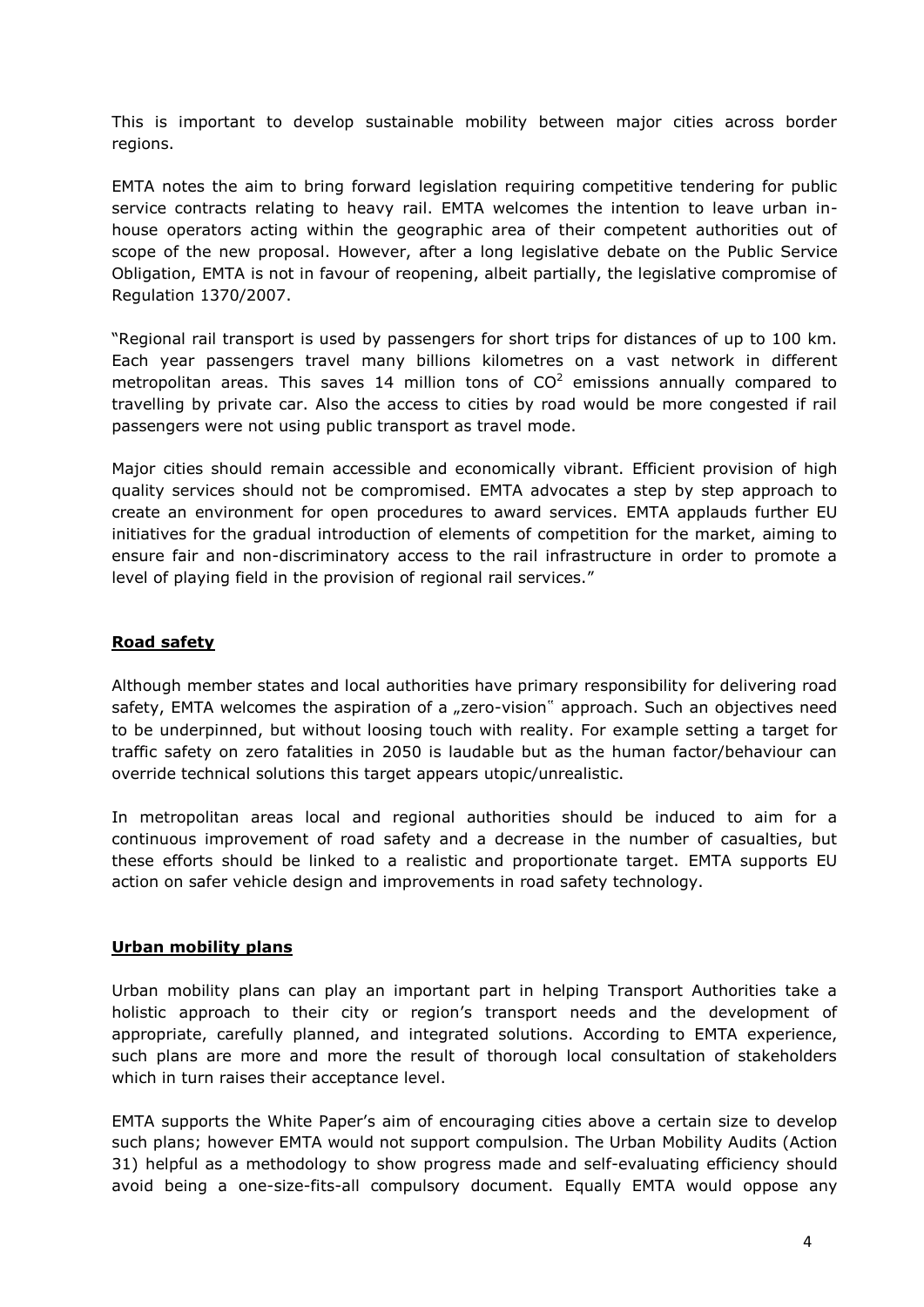attempt to set rules on the content of such plans; a matter entirely for cities and their transport authorities.

EMTA wants also to stress an important point about Urban Mobility Plans. In fact public transport is the back-bone of urban mobility as such it is therefore fully part of the Mobility Plans. When EC recommends [initiative 31] to link regional development and cohesion funds to cities and region that have submitted urban mobility plans independently validated and furthermore to examine the possibility of a European support framework "for a progressive implementation of Mobility Plans …." EMTA would strongly suggest that public transport (both investment and services) be eligible to the funds. This for example would strongly help the renewal of rolling stocks.

#### **Low emission / green zones**

Various cities across Europe have developed in the recent years access restriction schemes (ARS) of different sorts with differentiated levels of success<sup>2</sup>. The strategy is included in the local Mobility Plan where there is one. Among those schemes are the Low Emission/Green Zone schemes.

Low Emission / Green Zones vary from city to city because circumstances are different and require different policy solutions. What works well in one city may not work in another. Cities and their transport authorities with their accountability and knowledge of specific, local challenges are best placed to take forward such policies.

EMTA would oppose any attempt to harmonise Low Emission / Green Zones at an EU level. Rather the Commission should promote best practice broad information and ITS solutions to any cross-border movement concerns.

#### **Passenger rights**

**.** 

The point in developing Passenger Rights is to ensure that the desire to contain costs through competition will not be reached at the expenses of the passenger.

EMTA notes the development of detailed rules at an EU level covering air and long distance rail and bus/coach passenger rights. EMTA welcomes the flexibility in EU regulations for urban transport services in recognition of their unique characteristics such as frequent turnup-and-go services and journeys of typically short duration.

EMTA is cautious on further legislation in this area, unless the urban dimension is fully taken into account. However it reckons progress should be encouraged in improving accessibility of connecting-mode hubs (bus terminal connected to rail station for example).

A short survey by EMTA on the accessibility of rail services to disabled passengers<sup>3</sup>, shows that the EU regulation on technical specification of interoperability (TSI) is an important first

 $2$  2 A study has been done by EC in 2009-2010 on the assessment of access restriction schemes [http://www.accessrestriction.eu/index.php?option=com\\_content&view=article&id=47&Itemid=2](http://www.accessrestriction.eu/index.php?option=com_content&view=article&id=47&Itemid=2)

<sup>3</sup> *EMTA Brief currently under writing by the Accessibility Working Group*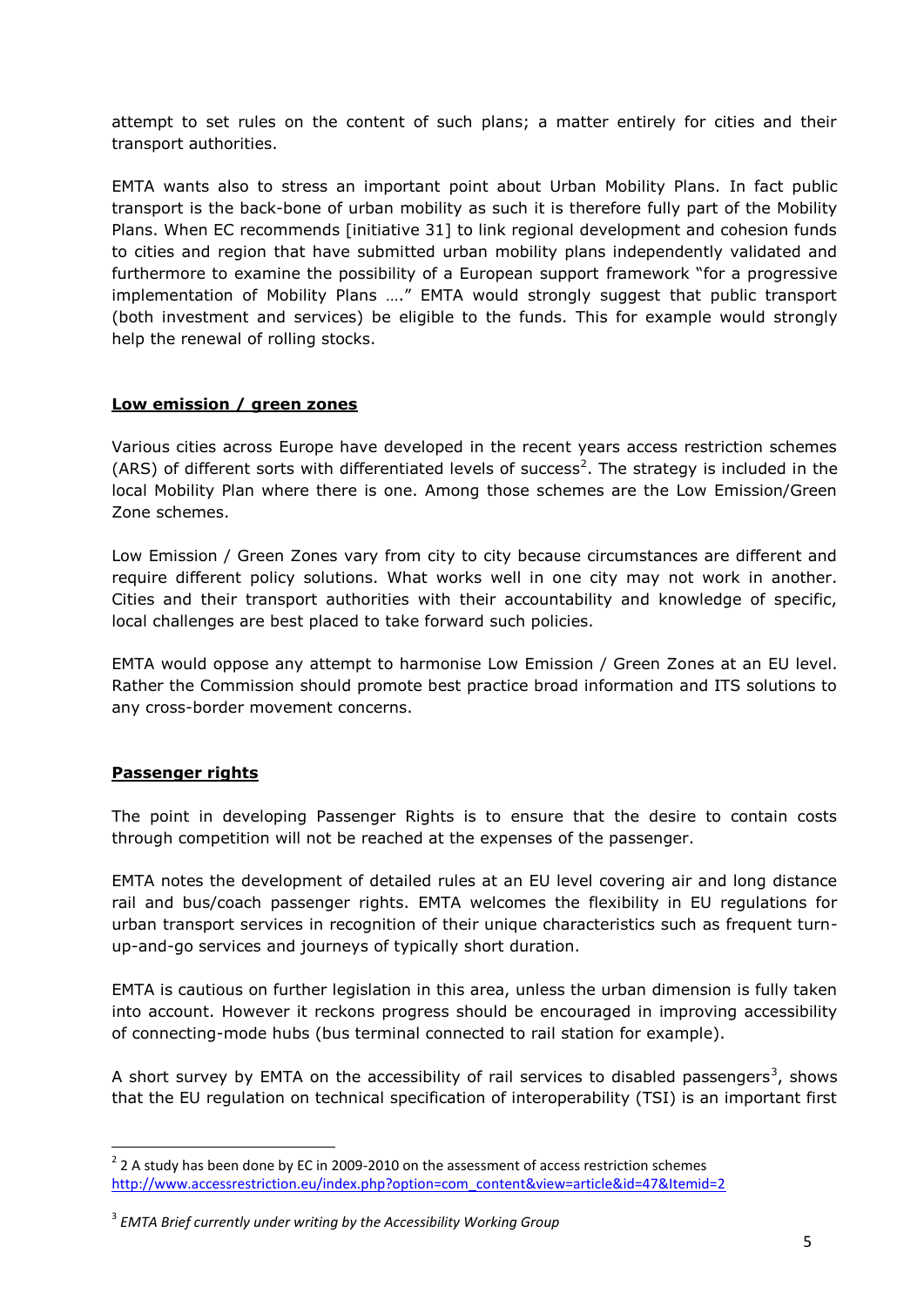step towards harmonization and if better well spread could help the disabled passenger travelling across Europe to better prepare his/her journey.

On the other hand, EMTA advocates strong contractual relationship between transport authorities and operators as one of the key success factors to improve the quality of the services, generating higher passenger satisfaction and thus fulfilling passenger rights.

#### **Financing**

EMTA shares the Commission"s view that transport"s huge funding requirement over the next twenty years will require innovation in both public and private sources. Nonetheless the clear vision on the priorities should remain in the public hands (namely the Transport Authorities) to avoid disparities generated by the desire for a mid-term return on investment on the part of the private sector.

EMTA reiterates the suggestion (see above paragraph on Mobility Plans) to include in the European Framework for Implementation of Urban mobility Plans the support to public transport - investment and services - as the core element of sustainable mobility in metropolitan areas.

Although EMTA supports the "polluter pays" and "user pays" principles, it does not support a mandatory harmonised internalisation system for commercial vehicles on the inter-urban road network, nor EU rules on applying user charges to all vehicles. Both policies would severely curtail the freedom of cities and their transport authorities to design policies which best meet local challenges. It is also a sensitive political issue and one best left to local, accountable leaders.

Concerning EU resources, in practical terms EMTA would like to see greater flexibility and simplicity in EU funding sources such as the research and development programme FP7 6 and future FP8, a plethora of regional and thematic funding streams, and crucially the continued ability of the European Investment Bank to lend to a range of projects.

EMTA hopes the current study commissioned by DG-MOVE to which it participates on the financial aspects of the implementation of the Action Plan in Urban Mobility started in February 2011, will shed some light on where funding is most awaited, supported from EIB most necessary and mainstreaming funding process desirable. One of the crucial points is to explore all ways taxation user-pays and internalisation of external costs are implemented and assess their efficiency before drawing guidelines and recommendations rather than drawing top-down requirements.

#### **Conclusion**

EMTA"s members are adopting innovative solutions to tackle problems such as congestion and pollution. While action at an EU level can be helpful, cities and their Transport Authorities must have the freedom and flexibility to develop policies which best meet their individual challenges. Imposing top down solutions and adopting a one-size-fits-all approach will be counterproductive.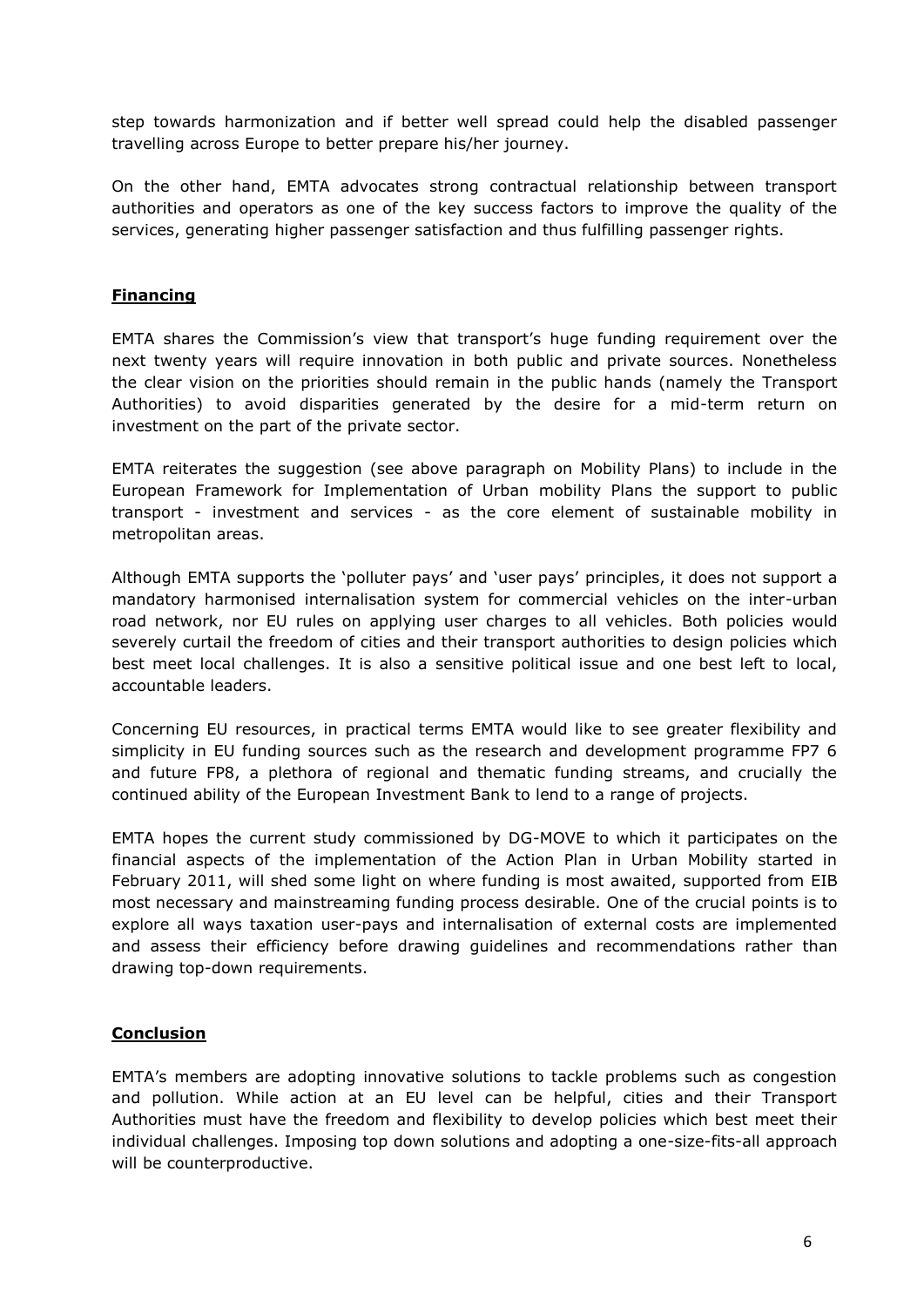EMTA believes the new Transport White Paper can act as an enabler, helping cities and their Transport Authorities achieve modal shift and to innovate. Although Europe's cities have individual challenges, they have much in common and much to learn from each other. The White Paper's ambition for an EU transport system that is competitive and sustainable, innovative and modern, is definitely one shared by EMTA.

EMTA, November 2011

--------------------------------

Additional "EMTA Brief" documents:

- Finding new resources for public transportation - 2008 [http://www.emta.com](http://www.emta.com/) (Publications –EMTA Brief 1)

- Mobility Plans: the way forward for a sustainable urban mobility - 2009 [http://www.emta.com](http://www.emta.com/) (Publications - EMTA Brief 2)

- Suburban rail services – 2011 [http://www.emta.com](http://www.emta.com/) (Publications - EMTA Brief 3)

- Accessibility to rail services for people with reduced mobility - 2011 (to come soon)